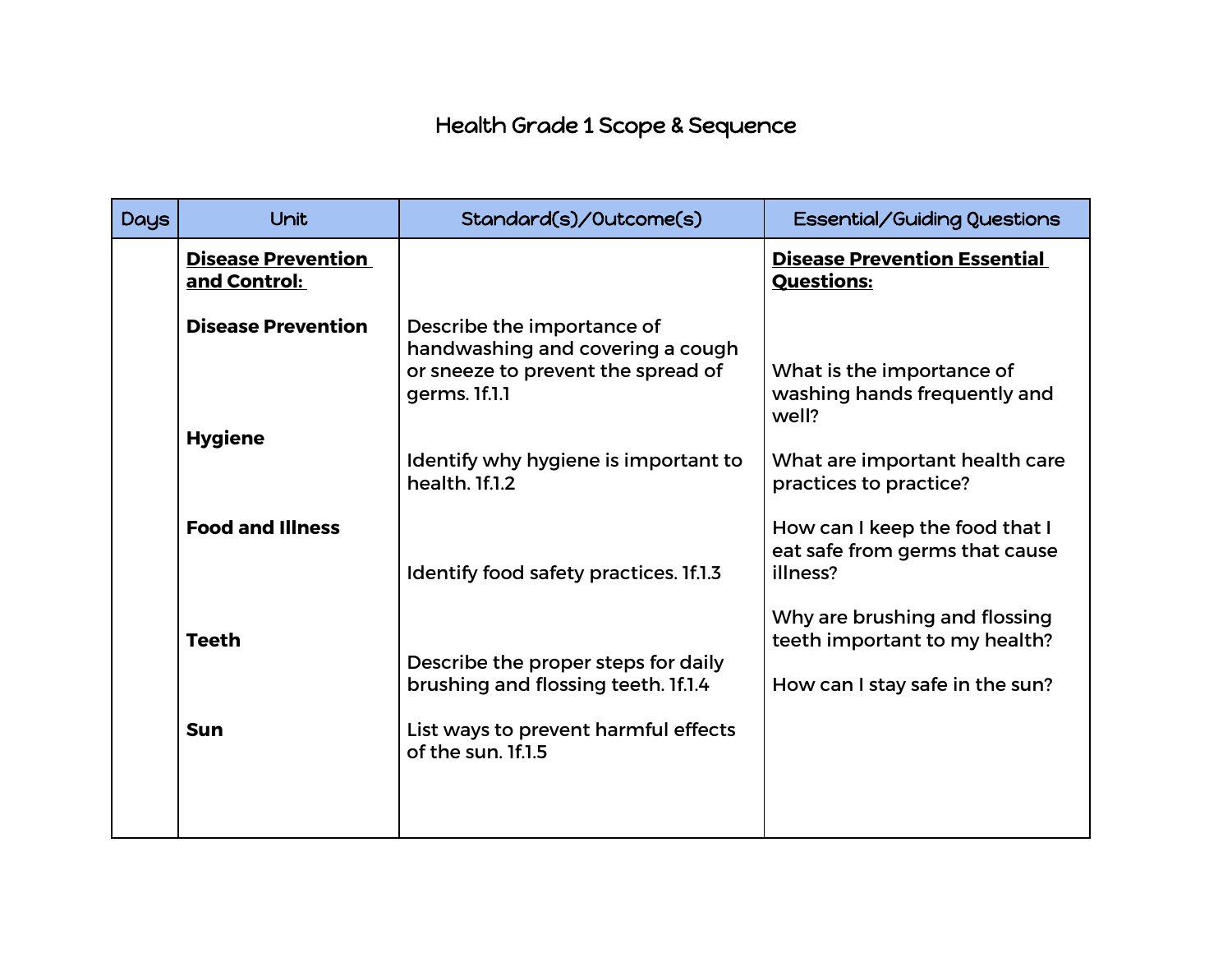| <b>Mental and</b><br><b>Emotional Health:</b> | Explain the relationship between                                                                                                                                                          | <b>Mental and Emotional Health</b><br><b>Essential Questions:</b>                                                      |
|-----------------------------------------------|-------------------------------------------------------------------------------------------------------------------------------------------------------------------------------------------|------------------------------------------------------------------------------------------------------------------------|
| <b>Emotions</b>                               | emotions and behavior. 1a.1.1<br>Describe appropriate ways to express<br>one's emotions and practice positive<br>coping skills. 1a.1.2                                                    | How can I express my emotions<br>in healthy ways?<br>What are my personal strengths?<br>How am I unique/special?       |
| <b>Self and social</b><br>awareness           | Identify a variety of own emotions<br>and ways the body signals these<br>emotions, 1a.1.3                                                                                                 | What are some healthy and<br>positive coping strategies that I<br>can use?                                             |
|                                               | Identify how others may be feeling<br>based on verbal and nonverbal cues<br>and respond in a healthy way. 1a.1.4<br>Identify and describe skills and<br>activities that are done well and | Who are the trusted adults in my<br>life that I can go to for help and<br>support?<br>What are healthy ways to express |
| <b>Relationships</b>                          | those that require help. 1a.1.5<br>Describe healthy ways to express<br>affection, love, friendship, and                                                                                   | affections, love, friendship, and<br>concern?<br>Why is it hurtful to tease or bully<br>others?                        |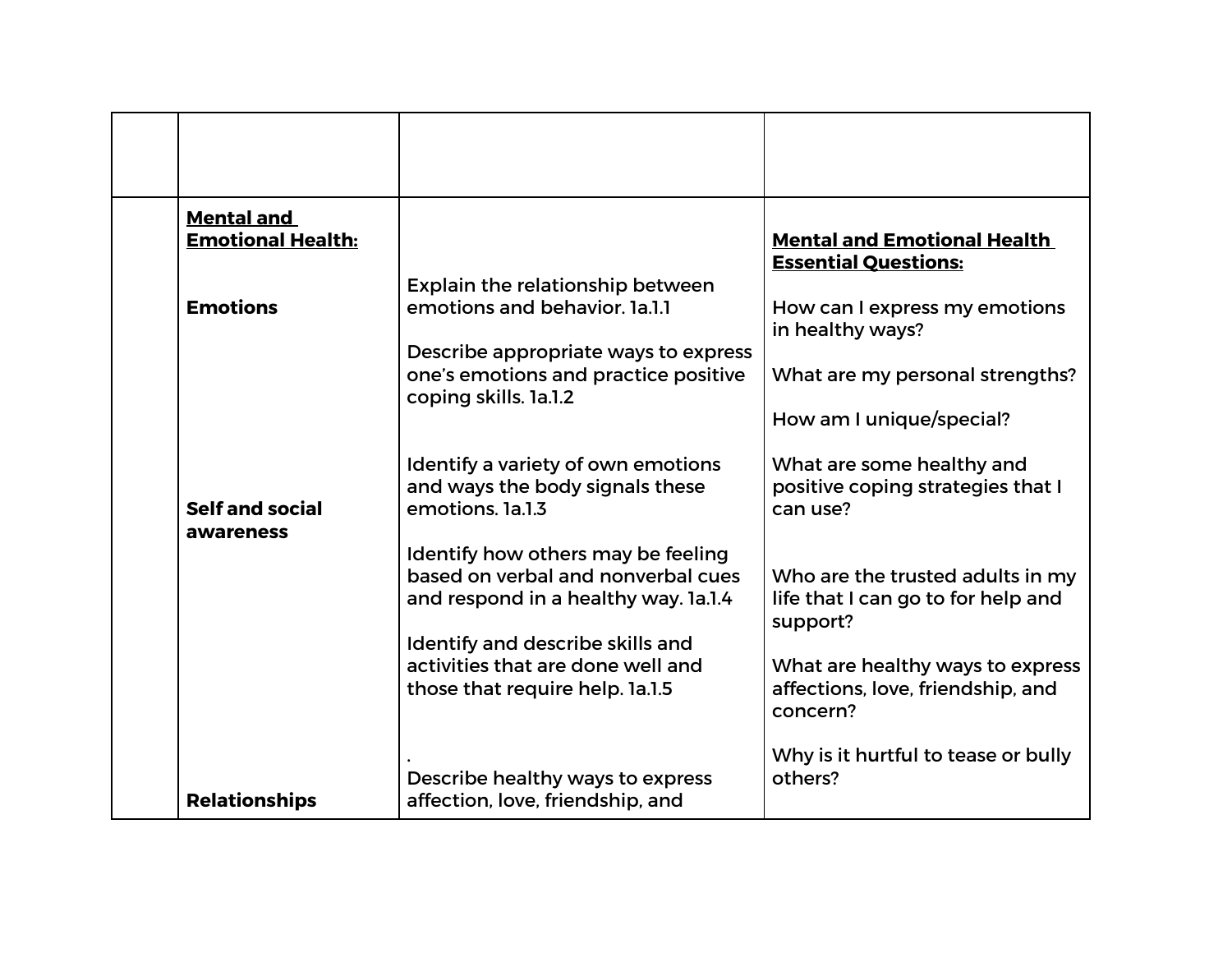| Teasing, bullying,<br>and harassment<br><b>Trusted Adults</b>  | concern. la.l.6<br>Identify why it is hurtful to tease or<br>bully others. 1a.1.7<br>Describe the importance of talking<br>with trusted adults about emotions<br>and concerns. Ia.1.8 | What are some skills and<br>activities that I do well?                                                                                                                                                        |
|----------------------------------------------------------------|---------------------------------------------------------------------------------------------------------------------------------------------------------------------------------------|---------------------------------------------------------------------------------------------------------------------------------------------------------------------------------------------------------------|
| <b>Substance Abuse</b><br><b>Prevention</b><br><b>Medicine</b> | Describe how to use medicine safely.<br>1b.1.1<br>Explain the harmful effects of<br>medicine when used incorrectly.<br>1b.1.2                                                         | <b>Substance Abuse Prevention</b><br><b>Essential Questions</b><br>What are school and family rules<br>about medicine safety?<br>Why do I need to be careful with<br>medicine?<br>How can I keep my body safe |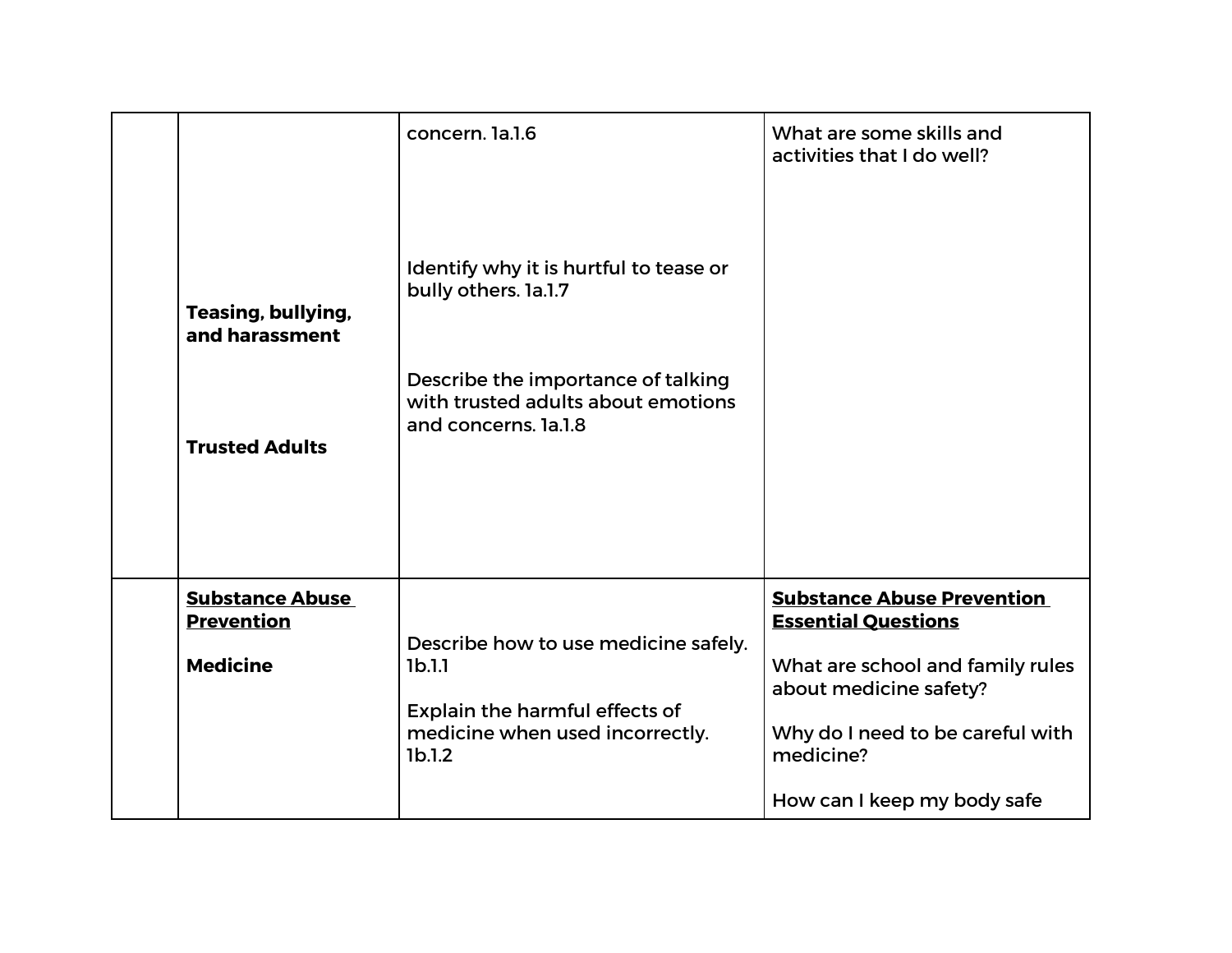| <b>Household products</b><br><b>Nicotine</b> | Describe how products can be<br>harmful if inhaled, absorbed, or<br>ingested. 1b.1.3                  | when around medicine?<br>How can I keep my body safe<br>when around household<br>products? |
|----------------------------------------------|-------------------------------------------------------------------------------------------------------|--------------------------------------------------------------------------------------------|
|                                              | Identify nicotine and electronic<br>smoking devices. 1b.2.3<br>Identify family and school rules about | What is nicotine?<br>What products contain nicotine?                                       |
|                                              | nicotine use and electronic smoking<br>devices. 1b.2.4                                                | What are school and family rules<br>about nicotine use and<br>electronic smoking devices?  |
| <b>Healthy Eating:</b>                       |                                                                                                       | <b>Healthy Eating Essential</b><br><b>Questions:</b>                                       |
| <b>Nutritious foods and</b><br>beverages     | Identify the benefits of drinking<br>water. le.l.l                                                    | What are the benefits or drinking                                                          |
|                                              | Describe the benefits of trying new<br>foods and the importance of                                    | water?                                                                                     |
|                                              | respecting the food choices of others.<br>le.1.2                                                      | What are the benefits of trying<br>new foods?                                              |
| <b>Eating Patterns</b>                       | Identify nutritious choices from each<br>food group. le.l.3                                           | How can foods and beverages<br>impact my body?                                             |
| <b>Moderation and "all</b><br>foods fit"     | Summarize signals that a person is<br>hungry and full. le.1.4                                         | Why is it important to eat a<br>variety of foods?<br>What are the basic food groups?       |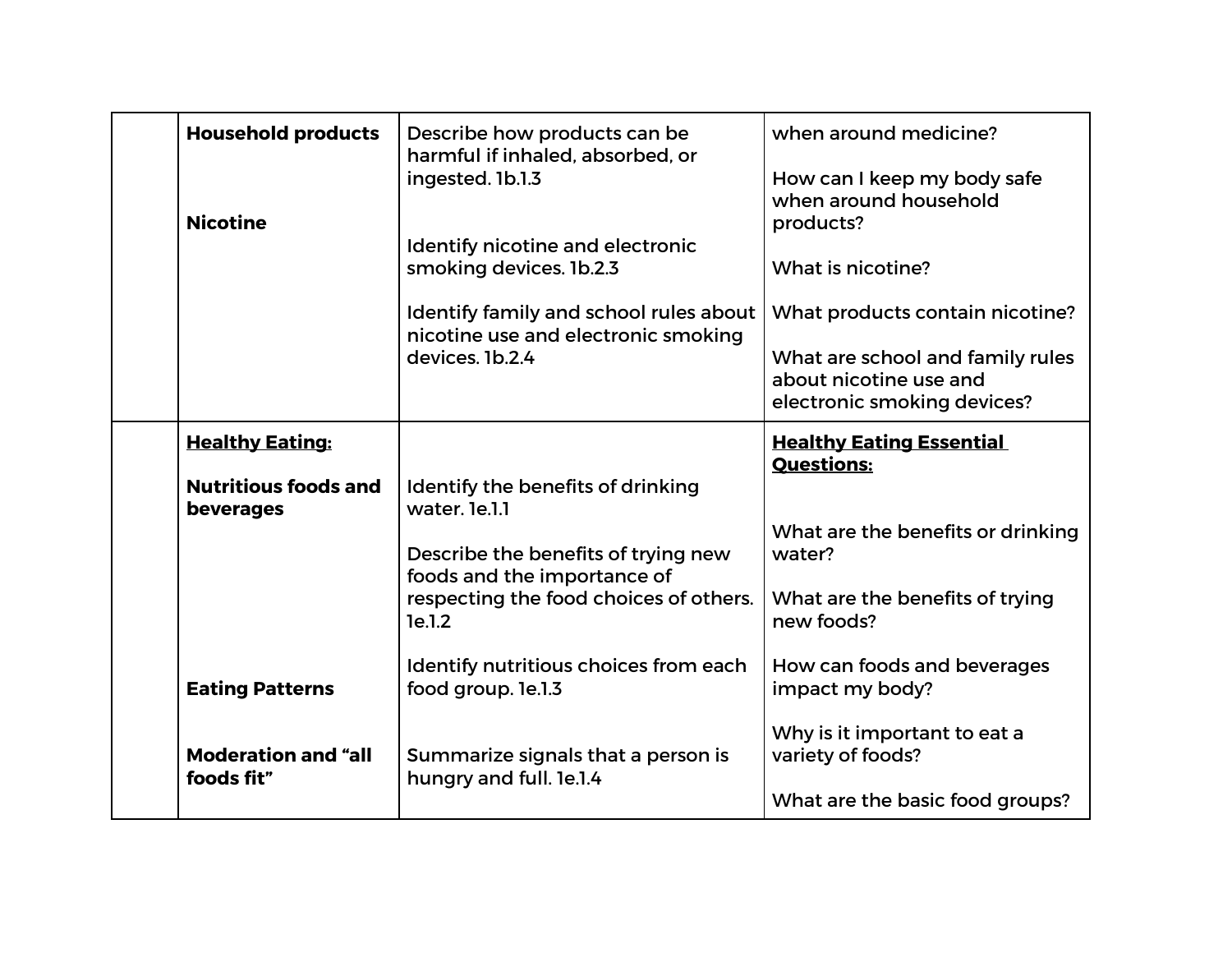|                                                  | Identify eating patterns that provide<br>energy and help the body grow,<br>develop and perform different jobs.<br>1e.1.5<br>Describe the benefits of eating<br>breakfast. 1e.1.6<br>Define the concept of moderation<br>and the idea that "all foods fit." le.1.7                                                                                                                           | What are nutritious choices from<br>each food group?<br>What is the benefit of eating<br>breakfast?<br>What is moderation and how do<br>foods fit into my life?<br>How does the body signal when<br>it is hungry or full?                                            |
|--------------------------------------------------|---------------------------------------------------------------------------------------------------------------------------------------------------------------------------------------------------------------------------------------------------------------------------------------------------------------------------------------------------------------------------------------------|----------------------------------------------------------------------------------------------------------------------------------------------------------------------------------------------------------------------------------------------------------------------|
| <b>Safety and Violence</b><br><b>Prevention:</b> |                                                                                                                                                                                                                                                                                                                                                                                             | <b>Safety and Violence Prevention</b><br><b>Essential Questions:</b>                                                                                                                                                                                                 |
| <b>Safety around people</b>                      | Practice actions that help one to stay<br>safe around strangers. 1d.1.5<br>Identify how familiar people or<br>people in authority can help or harm<br>children. 1d.1.6<br>Demonstrate refusal skills and other<br>ways to take action if someone is<br>making you feel uncomfortable,<br>unsafe, or disrespected. 1d.1.7<br>Explain the difference between<br>secrets and surprises. 1d.1.8 | How and where can I seek help<br>from trusted adults?<br>Who are 5 trusted adults in my<br>life?<br>What can I do in an emergency<br>situation to keep myself safe?<br>What can I do in an emergency<br>situation to keep others safe?<br>How can I keep myself safe |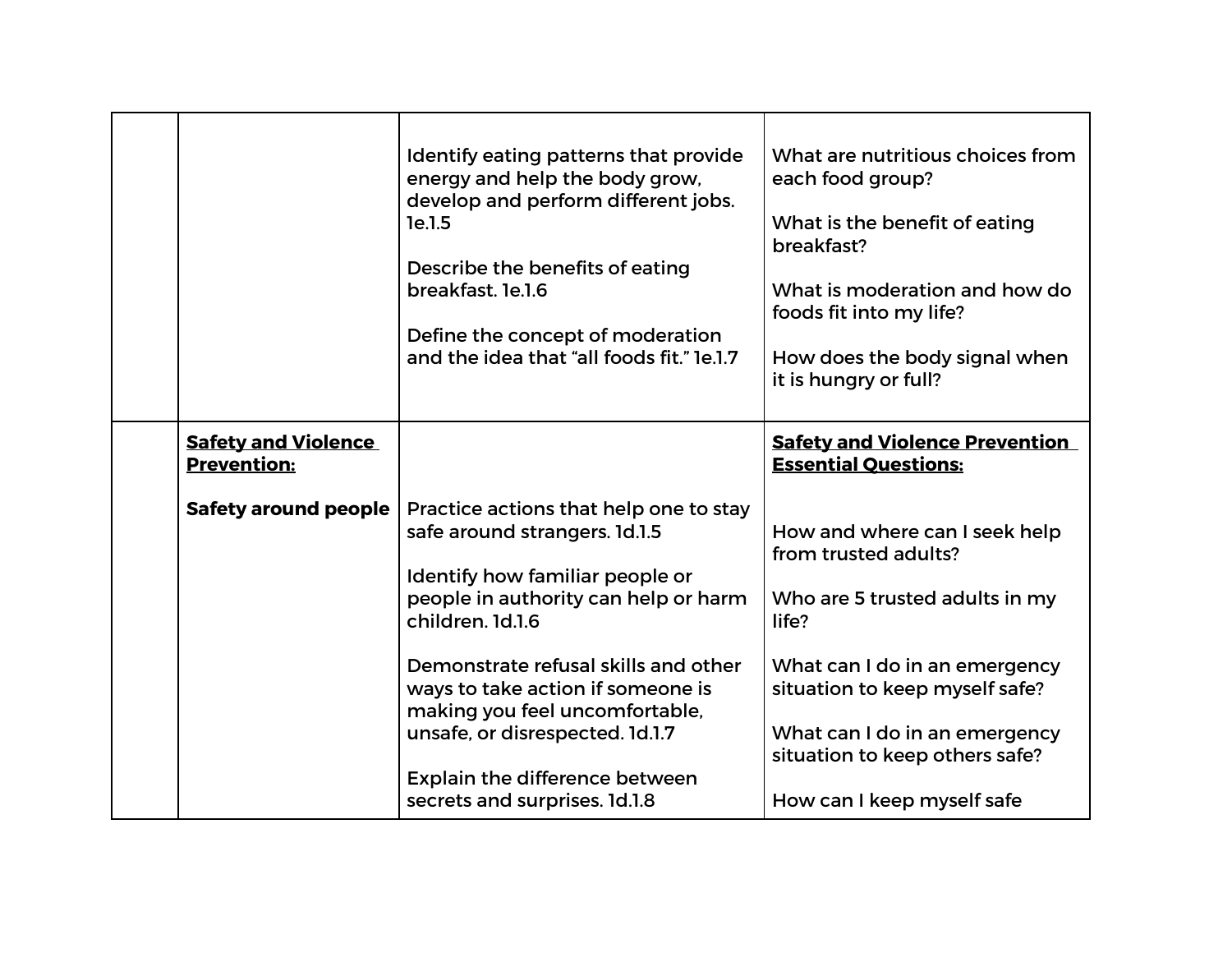| <b>Trusted Adults</b>                   | Identify and access adults who can<br>help children. 1d.1.9                                                                                                                                                             | around strangers?<br>How can I keep myself safe while<br>using technology?                                               |
|-----------------------------------------|-------------------------------------------------------------------------------------------------------------------------------------------------------------------------------------------------------------------------|--------------------------------------------------------------------------------------------------------------------------|
| <b>Technology Safety</b>                | Explain the importance of sharing all<br>information with<br>parent(s)/guardian(s)/trusted adult(s).<br>1d.1.10                                                                                                         | How can I respect the privacy<br>and boundaries of others?<br>How can I communicate my<br>personal boundaries to others? |
| <b>Boundaries and</b><br><b>Consent</b> | Identify appropriate boundaries<br>when using technology and the<br>internet. 1d.1.11<br>Analyze age-appropriate privacy as<br>well as setting and respecting<br>healthy boundaries online and face<br>to-face. 1d.1.12 |                                                                                                                          |
| <b>Private Parts</b>                    | Explain that everyone has the right to<br>tell others not to touch their body<br>when they do not want to be<br>touched and to have those<br>boundaries respected by others.<br>1d.1.13                                 |                                                                                                                          |
| <b>Compassion for</b><br>victims        | Identify parts of the body that are                                                                                                                                                                                     |                                                                                                                          |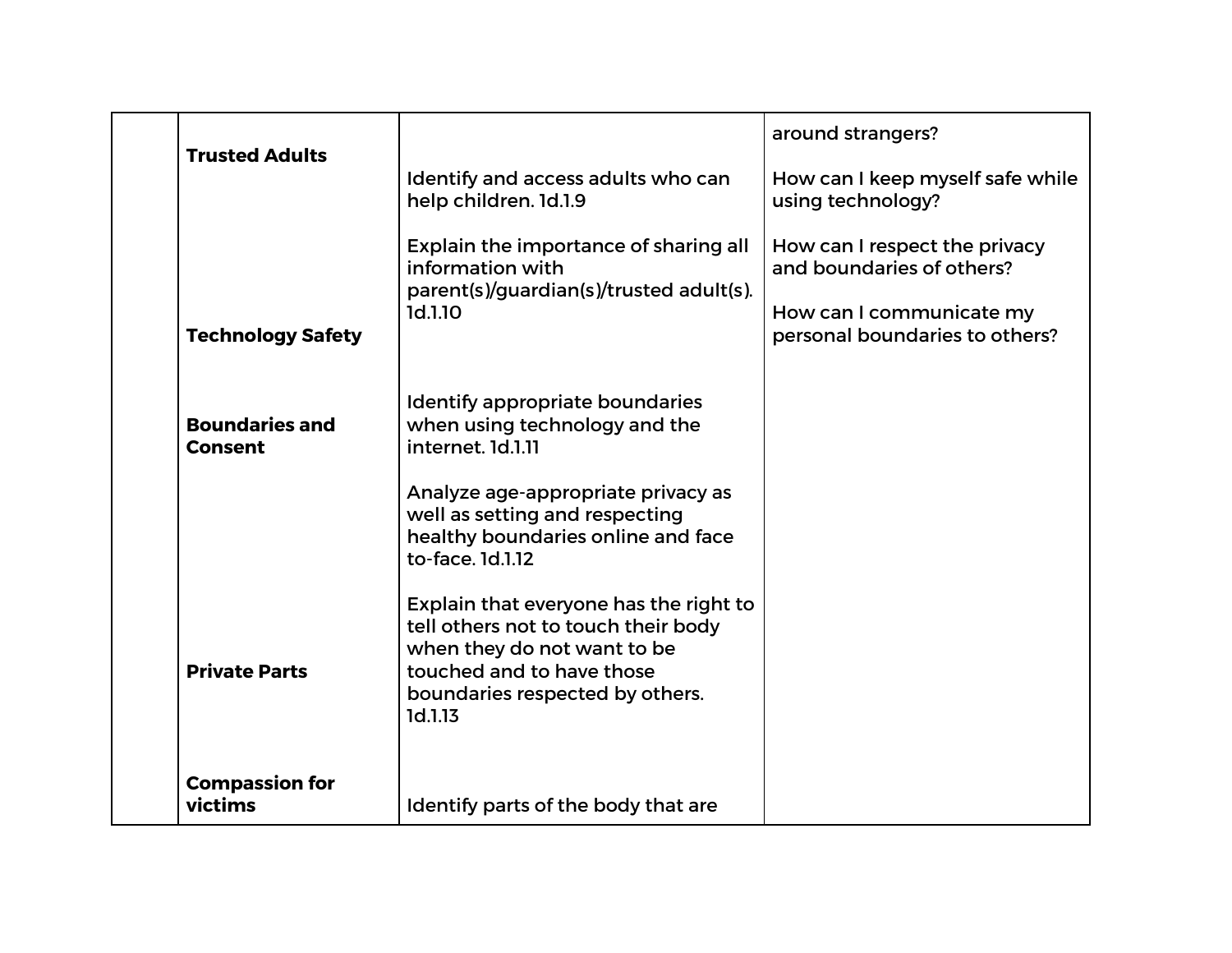| <b>Family Life and</b><br><b>Human Sexuality</b>             | private oneself or others. 1d.1.14<br>Explain that it is never a person's<br>fault if someone causes them to feel<br>unsafe, 1d.1.15                                                                                                                                                                  | <b>Family Life and Human Essential</b><br><b>Questions:</b>                                                                                                                                                                      |
|--------------------------------------------------------------|-------------------------------------------------------------------------------------------------------------------------------------------------------------------------------------------------------------------------------------------------------------------------------------------------------|----------------------------------------------------------------------------------------------------------------------------------------------------------------------------------------------------------------------------------|
| <b>Healthy</b><br><b>Relationships and</b><br><b>Consent</b> | Describe differences in families. (e.g.,<br>single-parent, same-gender,<br>intergenerational, cohabitating,<br>adoptive, foster, etc.). 1c.1.1<br>Identify healthy family and peer<br>relationships. 1c.1.2<br>Demonstrate how to communicate<br>respect for someone's personal<br>boundaries. 1c.1.3 | What are different types of<br>families that exist?<br>What are some positive things<br>about my family?<br>What does a healthy relationship<br>look like?<br>How can I help others?<br>What are my personal body<br>boundaries? |
| <b>Human Body</b><br><b>Body Systems</b>                     | Identify the systems of the human<br>body.<br>Identify the main organs in the                                                                                                                                                                                                                         | <b>Human Body Essential</b><br><b>Questions:</b><br>What are the systems of the<br>human body?                                                                                                                                   |